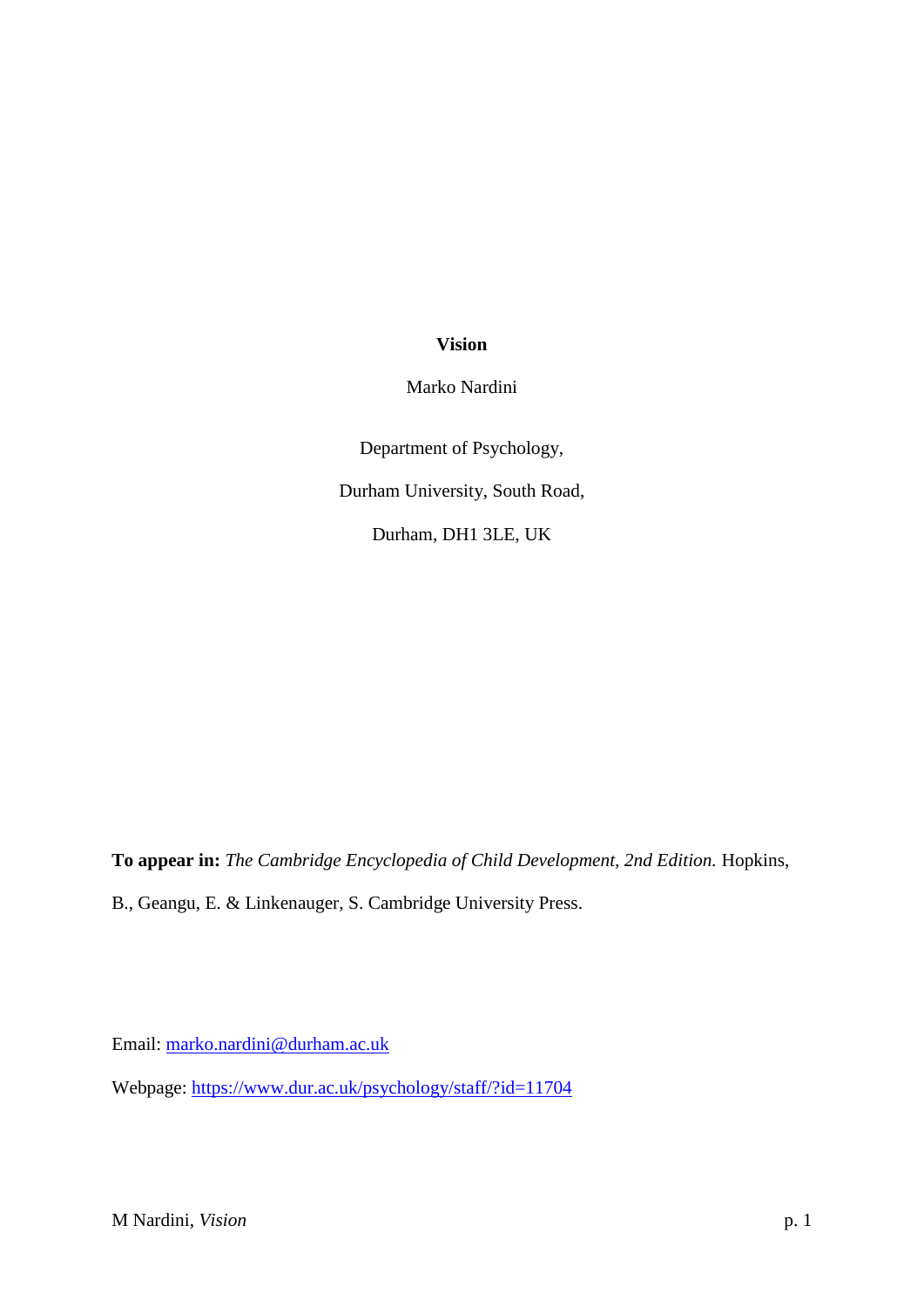#### **Introduction**

In humans with healthy vision, sight provides a major source of information about the world. Newborns have some rudimentary visual abilities (e.g., ,they orient toward large, highcontrast stimuli), but most visual abilities develop significantly postnatally. Some aspects of vision continue to develop well into childhood and even adolescence. This development usually unfolds in a predictable sequence, but crucially depends on having normal visual experience.

A brief sketch of the anatomy of the human visual system will provide a context for understanding its development. Light focused by the cornea and lens falls on the retina, at the back of the eye, where light-sensitive cells (photoreceptors) convert patterns of light into neural signals. Three classes of cone photoreceptors sensitive to different wavelengths of light provide a basis for color vision and seeing fine detail, while rod photoreceptors are specialised for seeing in low light. After initial processing by retinal neurons, signals from the retina are relayed to the brain by the optic nerve. A major pathway is one to the primary visual cortex (V1) in the occipital lobe via the lateral geniculate nucleus in the thalamus (LGN). From V1 onward, visual information is processed by a complex hierarchy of cortical visual areas. Two major pathways are the 'ventral stream', subserving recognition of objects or faces, and the 'dorsal stream', providing information about spatial layouts to guide actions such as reaching and grasping. The function of this network largely develops postnatally.

Other, earlier-functioning visual pathways depend on sub-cortical rather than cortical processing. These networks include structures such as the superior colliculi and oculomotor nuclei. These pathways are involved in simpler, more reflexive visual functions, and underpin many early-developing visual responses such as the vestibulo-ocular reflex (which helps to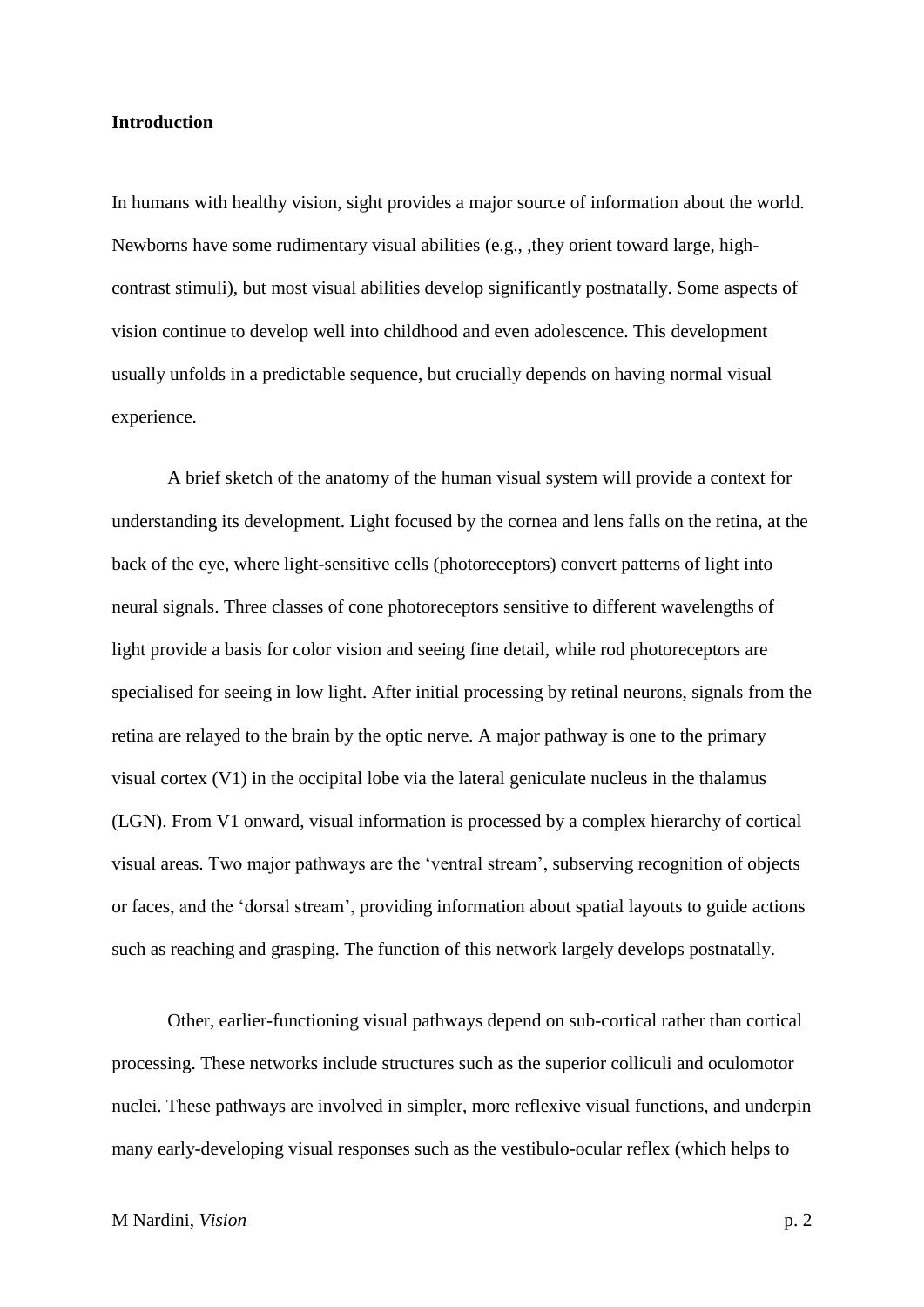keep the eye's image steady when the head moves). Other important eye movements such as saccades are controlled by signals from both cortical and sub-cortical brain networks, as described below. Thus, developing a normal visual system involves setting up complex interactions between eyes and brain, and between brain structures.

Key components of the visual system develop prenatally, including the pathway from the retina to the LGN. In utero, before any visual experience, retinal ganglion cells fire spontaneously, generating 'waves' of activity across the retina. This spontaneous activity is thought to play a crucial role in organizing the synaptic connections between retina and LGN (Katz & Shatz, 1996). Following birth and the onset of vision, the neural circuits comprising the visual system continue to be sculpted by visual experience. This entry will first describe normal visual development in infancy and childhood, followed by disorders of visual development.

#### **Visual development in infancy**

Human vision includes many different abilities from recognition of faces to guidance of accurate movements. A basic aspect of visual sensitivity is visual acuity: the ability to resolve fine detail, as tested (in adults) by an optician's letter chart. Limitations in the ability to see details would provide a bottleneck for any further visual analysis that depends on such details. A closely related function is contrast sensitivity: the ability to distinguish a pattern from its background based on differences in lightness. Good contrast sensitivity entails being able to see patterns based on subtle lightness differences. Behavioral and brain measures (EEG) show that newborns' visual acuity and contrast sensitivity are many times lower than those of adults, but that both normally improve rapidly during the early months of life, reaching adult-like levels by 3-4 years. A standard behavioral measure of infant visual acuity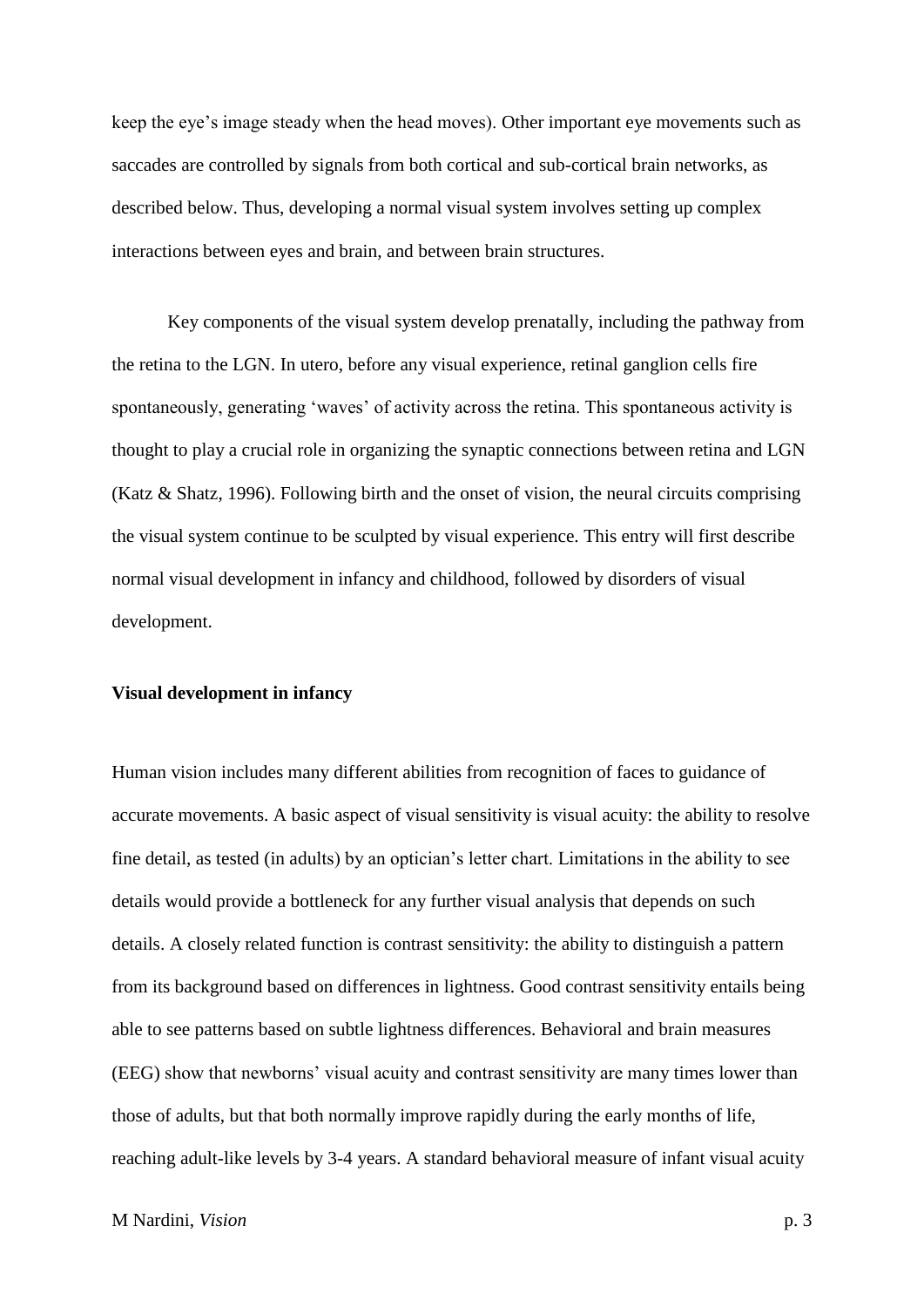is the Teller card procedure (Teller, McDonald, Preston, Sebris, & Dobson, 1986), which measures infants' preferences to look at increasingly fine patterns printed on cards as compared with uniform gray. Newer methods can measure acuity automatically using eyetracking and on-screen stimuli (Jones, Kalwarowsky, Atkinson, Braddick, & Nardini, 2014). EEG measures of acuity include the 'sweep VEP' (visual evoked potential), in which brain responses to progressively finer spatial patterns are recorded.

The rapid, early development of acuity and contrast sensitivity is not well explained by optical changes in the eye (e.g., ability to maintain focus), but depends on changes in the retina, developing brain connectivity, and improvements in neural information transmission. At birth, cone photoreceptors are immature in their morphology, inefficient at capturing light, and not densely packed in the fovea (the central region of the retina that provides the highest visual acuity). Morphological maturity and spatial re-arrangement of cones in the first two years of life provide one basis for improving visual function. Other crucial factors are experience-dependent sculpting of the neural circuits between retina, LGN and V1, and improvements in the efficiency of these circuits via myelination.

As these brain changes depend crucially on having normal visual experience, when vision is limited during infancy, for example because of a congenital cataract, visual function is compromised, even once the original impairment (e.g*.*, cataract) is removed. This condition, amblyopia, has its basis in the brain, as shown using animal models in the Nobel prize-winning work by David Hubel (1926-2013) and Torsten Wiesel (Wiesel, 1982). In absence of detailed visual input from one eye, neurons in visual cortex come to be strongly biased to process information only from the other eye. Animal models have shown in detail how the plasticity of these initial visual circuits is greatest during 'critical' or 'sensitive'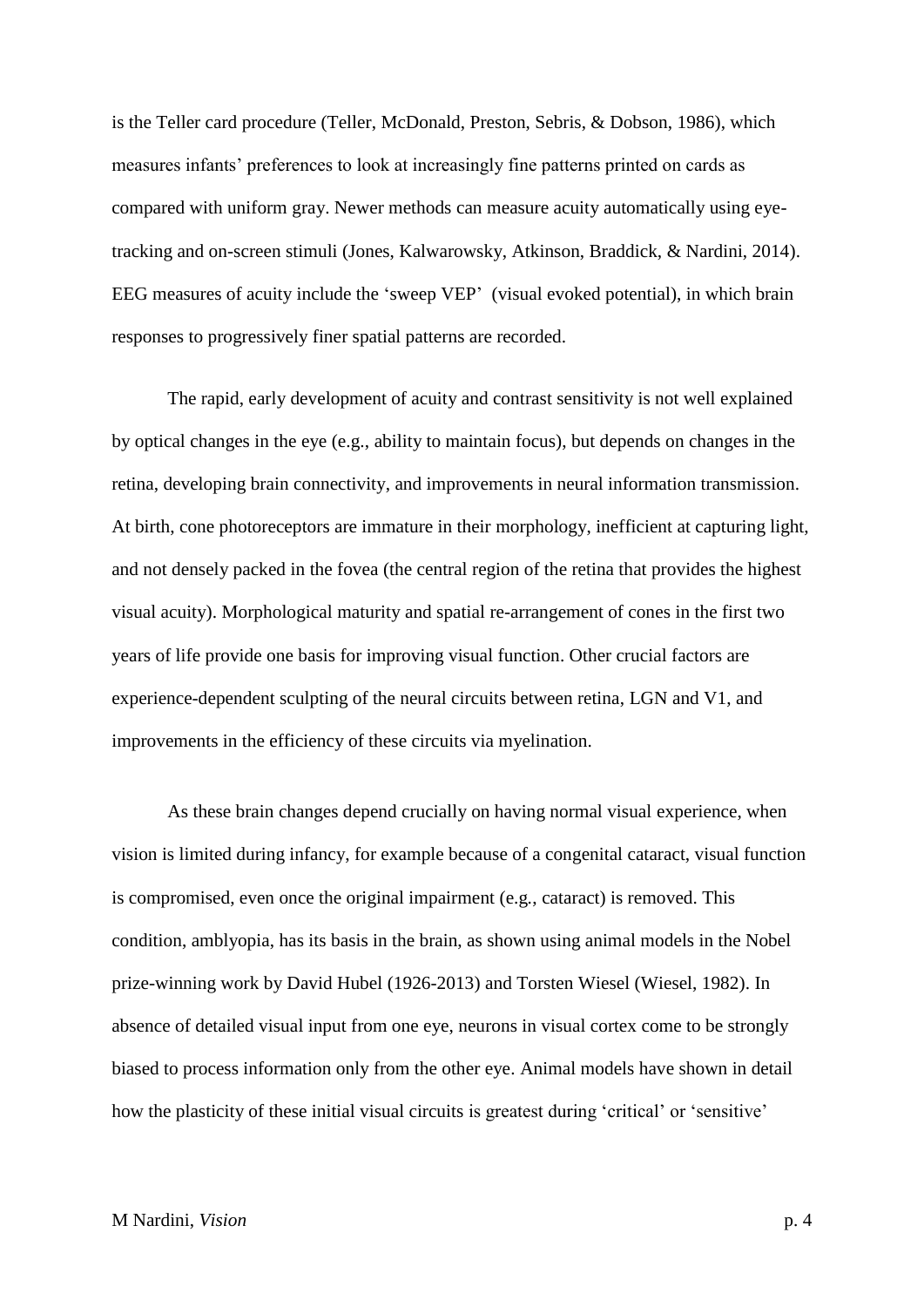periods in early life. For more on amblyopia in humans, and human visual system plasticity in early and later life, see sub-section on Atypical visual development below.

### *The eye and eye movements*

Although humans have a wide visual field, only a very small region at its center provides very fine vision. For this reason, the eyes are constantly on the move, sampling the environment. These rapid, jerky eye movements are called 'saccades'. Other kinds of eye movements provide stabilization to account for movement (e.g., continuous tracking of a moving target is termed 'smooth pursuit'). Newborn control of eye movements is quite basic, and setting up precise eye movement control is a key challenge for the visual system. In the first months of life, normal visual development includes development of the abilities to converge both eyes to hold an object steadily in view, to track a moving object smoothly, and to shift the gaze flexibly from one target to another. These abilities depend on different but interrelated brain networks, including dedicated sub-cortical pathways and nuclei distinct from the main cortical visual pathway via LGN and V1. For example, the smooth pursuit network includes areas V1 and MT in the occipital lobe, the frontal eye fields in the frontal lobe, and sub-cortical structures including the pontine nuclei and the cerebellum. A hallmark of normal visual development is an increasing ability to drive eye movements not only by relatively inflexible sub-cortical mechanisms, but also by flexible cortical control based on more detailed image analysis. For example, infants aged below 3-4 months of age tend to get 'stuck' on a target and are unable to disengage from it even when another attractive target appears alongside (Atkinson, Hood, Wattam-Bell, & Braddick, 1992). The ability to disengage is an indicator of developing cortical control, and can be delayed in infants born prematurely or with perinatal brain injury. The assessment of this ability can therefore provide a useful indication of brain development in 'at-risk' groups.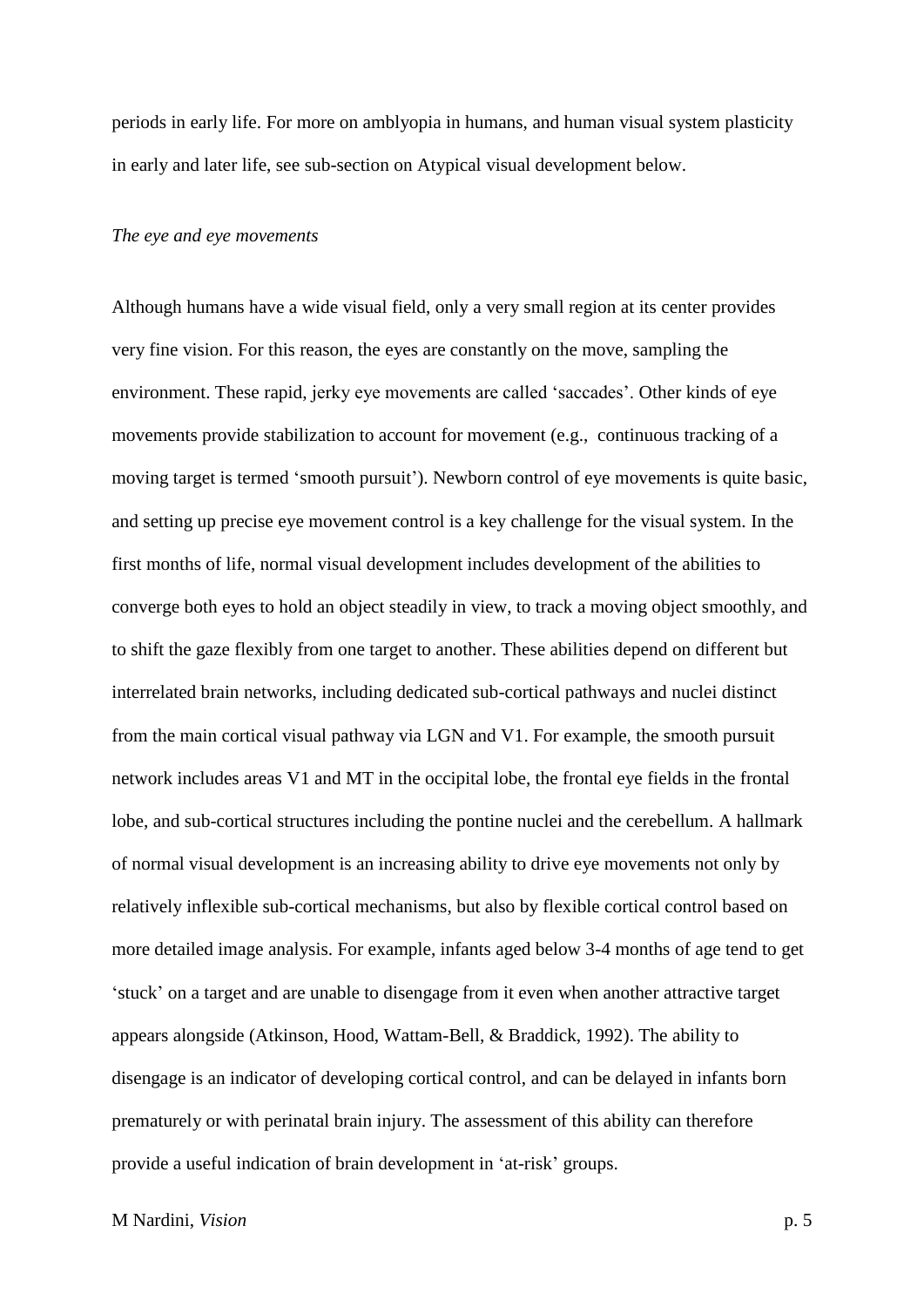#### *The visual brain*

Visual acuity and contrast sensitivity describe basic limits on spatial information available for the visual system to use. Related measures are chromatic sensitivity in the domain of color discrimination, and critical fusion frequency in the time domain (the latter describes how rapidly a pattern can flicker between two levels of lightness or color for the flicker still to be perceived, rather than 'fused' into one). Importantly, learning to see is not just a matter of overcoming these basic limitations, which one might liken intuitively to the progressive sharpening of a blurry image. There is still all the difficult work of visual analysis to be done, a process carried out by a complex network of cortical visual areas starting with V1 in the occipital lobe and taking up a large portion of the human brain. Neurons in visual areas at lower levels of this hierarchy are sensitive to simple, small, local image properties, such as edges or corners; those higher up to more extended properties such as contours stretching over the visual scene. At the highest levels, neurons are sensitive to complex stimuli including faces and objects. Are these kinds of cortical processing present at birth or do they develop postnatally? If so, how?

# *Form, motion, and disparity*

These questions were addressed in a series of landmark studies by Atkinson, Braddick and their collaborators beginning in the 1970s (Atkinson, 2000). They used both behavioral (preferential looking) and EEG measures to look for signatures of cortical visual processing related to key properties of V1 known from animal models: orientation, motion direction, and binocular disparity. Findings from these studies are summarized in Figure 1. Their results showed that all three kinds of cortical visual processing are almost entirely absent at birth,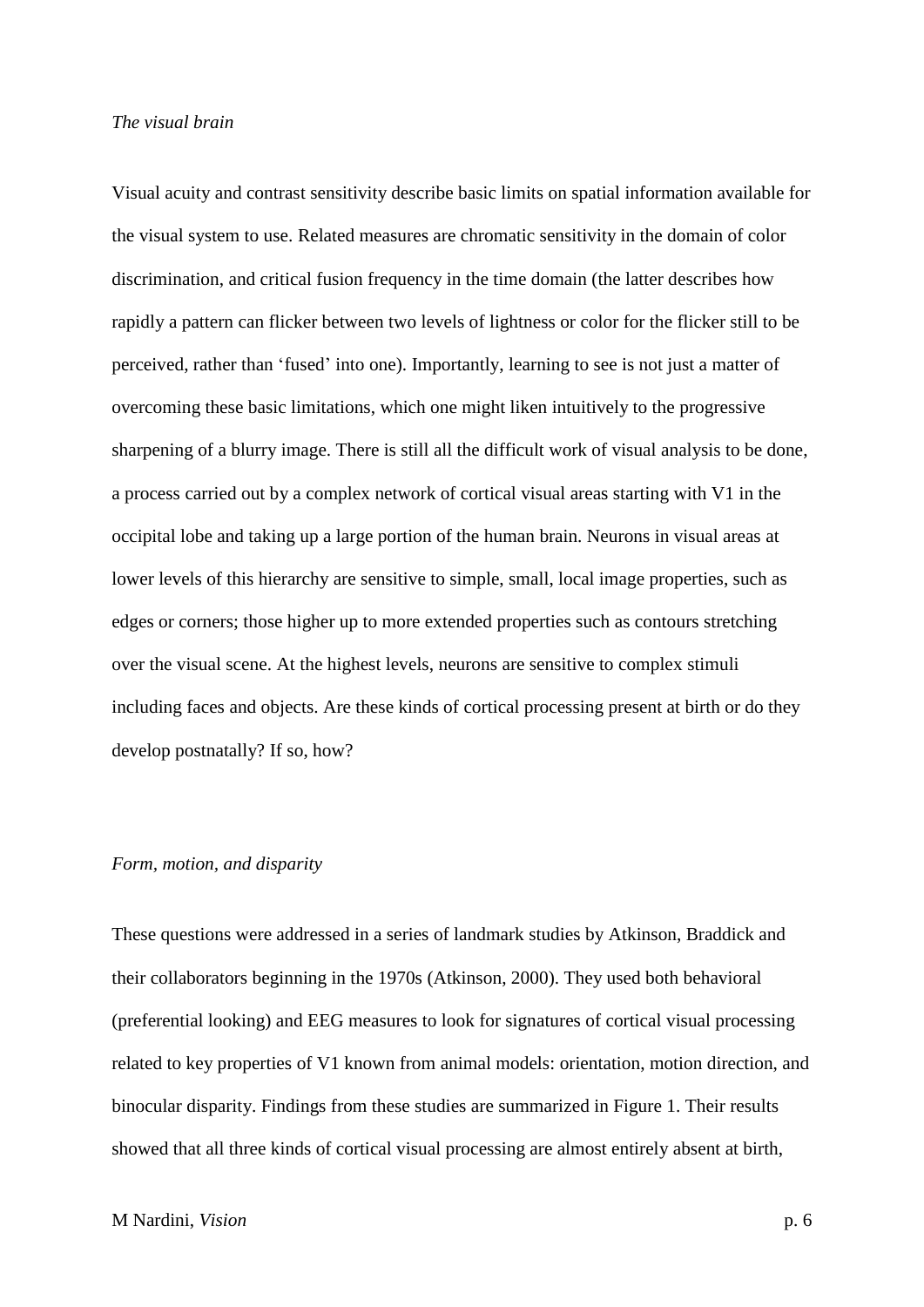and develop in the early months of life. Thus, for example, while newborns can detect relatively fast rates of flicker, signalling that something is changing or moving in the visual scene, they cannot resolve the direction of motion until age 2-3 months (Wattam-Bell, 1991). This shows that cortical mechanisms for interpreting the direction of motion normally develop in the early months of life. The same is true for orientation (direction of a static pattern), and binocular disparity (differences in the two eyes' images, which provide one basis for seeing in depth, see below). All these normally develop postnatally, at different ages (see Fig. 1). A different, and more basic kind of motion sensitivity based on sub-cortical pathways underlies the optokinetic nystagmus (OKN) reflex, in which the eyes follow large patterns moving horizontally from birth.



*Figure 1. Summary of behavioral and EEG results from studies by Atkinson, Braddick and* 

*colleagues. Redrawn from Atkinson (2000).*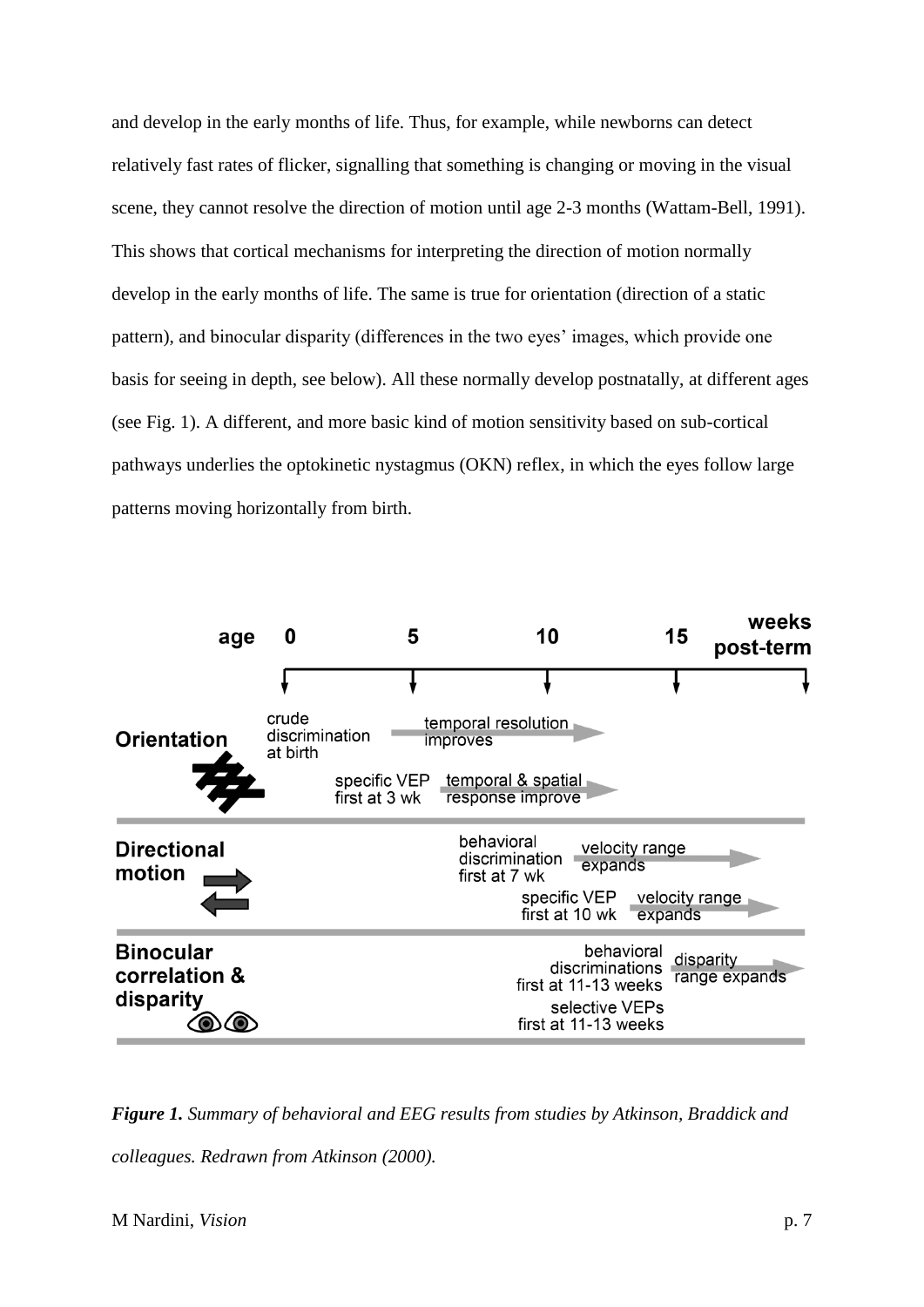### *Global form and motion*

These basic sensitivities to orientation, motion and disparity are linked to properties of V1 neurons, which carry out initial image analysis. Each V1 neuron only responds to simple image properties in a very small part of the visual field. Neurons higher up in the cortical hierarchy respond to more complex properties over larger parts of the visual field. Two aspects of this 'mid-level' visual processing are sensitivity to 'global form' and 'global motion' (as distinct from 'local form' or 'local motion'). Determining the lines of extended edges is an example of global form processing, while segregating coherent parts of objects moving against a background is an example of global motion processing. Abilities to process global form or motion can be tested by comparing behavioral or brain responses to 'coherent' as compared with 'incoherent' patterns (see Fig. 2). In these patterns, the component local elements are the same so the patterns should be similar from the point-of-view of V1 neurons, but the global organization is different.

Global form and motion processing are expected to build on local processing. In line with this expectation, they are first seen in infancy, via behavioral and EEG recordings, a little later than local processing at around 4-6 months. Interestingly, while EEG responses to globally organized form and motion are evident at 5-months-of-age, the topography of these responses as recorded over the scalp are very different to those recorded in adults (Wattam-Bell *et al.*, 2010). This difference indicates that there is major reorganization of cortical visual processing between the first emergence of these kinds of sensitivity and their final adult state. The nature of this reorganization in both function and connectivity of cortical visual areas is not yet well understood and remains a topic of current research.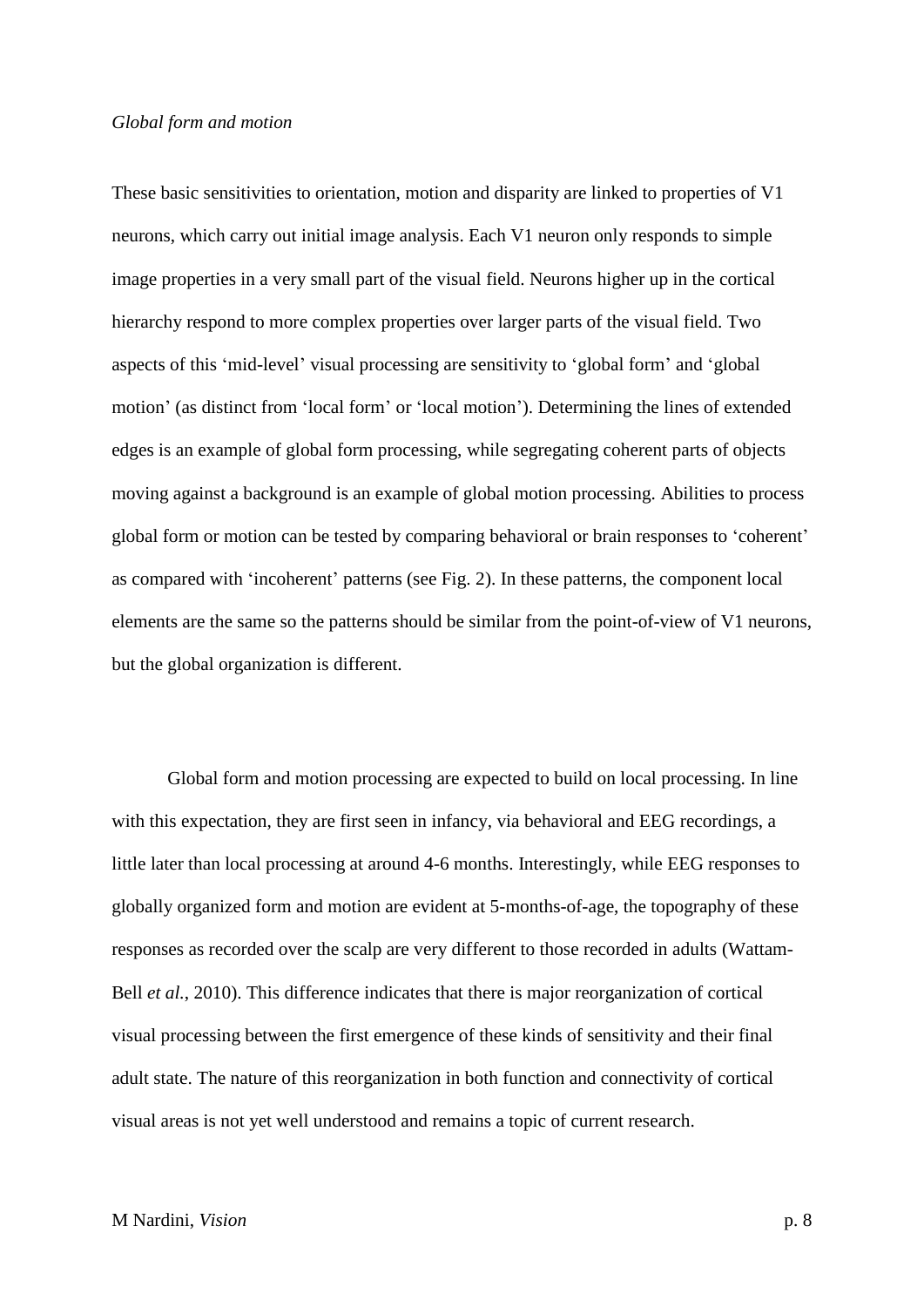

*Figure 2. Coherent (left) and incoherent (right) form patterns. The individual elements are distributed in the same way in both stimuli, but only in the coherent case do they follow a larger ('global') organisation.* 

*Color* 

Normal color vision depends on three kinds of retinal photoreceptor, which respond to different wavelengths of light: 'L', 'M' and 'S' (long-, medium- and short-wavelength) cones, corresponding to colors seen as red, green and blue. Newborn color vision is limited in showing low sensitivity to chromatic contrast, but by two months there is evidence for discrimination for red-green contrasts, mediated by L- and M-cones. Discrimination for blueyellow contrasts, mediated by S-cones, seems to develop later, after 4 months. This early development is likely to be driven by the maturation of cone photoreceptors, which change in shape to become more efficient at catching light, together with the development of cortical information processing (sensitivity to visual form or motion also depending on this change). Infants' earliest responses to color, however, may be based on a sub-cortical visual pathway via the superior colliculi which does not receive S-cone input.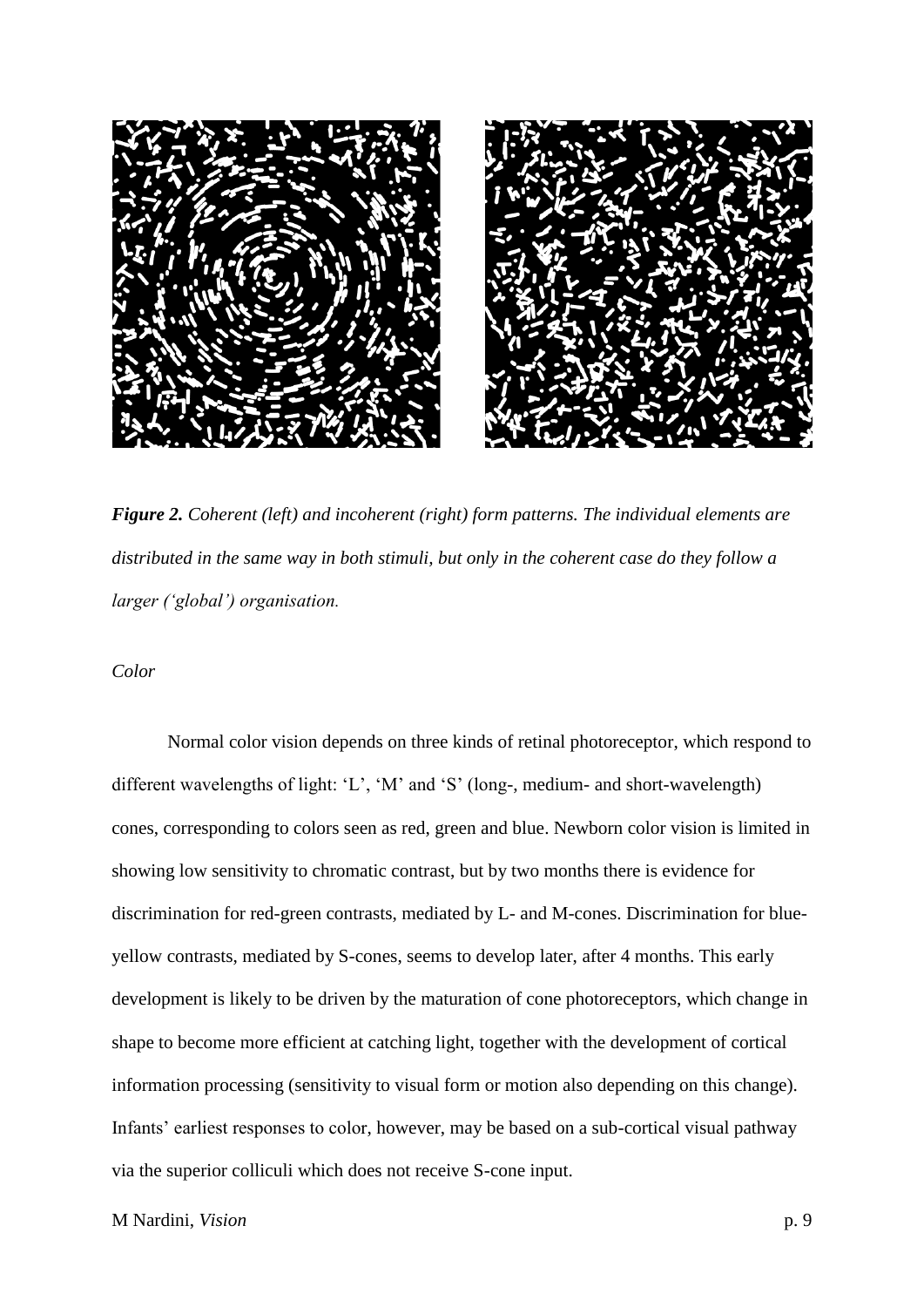#### *Faces*

A class of visual stimuli with huge social importance is the human face. Very young infants, including newborns, already preferentially attend to and orient toward faces (Johnson, Dziurawiec, Ellis, & Morton, 1991), and infants only a few days old look longer at their mother's face than a stranger's face. Newborn face processing relies on the very basic visual information available given the low visual acuity and contrast sensitivity at this age, and seems to rely on different mechanisms to those used by older children and adults (Johnson, 2005). These early abilities have been proposed to depend on a specialized sub-cortical pathway including the superior colliculus, pulvinar and amygdala, which may be functional at birth and respond to faces using relatively simple image information present at low spatial frequencies (i.e. features evident even with low visual acuity)..Infants' face processing is initially quite general, before becoming 'fine tuned' by learning. Thus, at 6 months, infants are as good at discriminating two monkey faces from each other as they are at discriminating two human faces (Pascalis, de Haan, & Nelson, 2002). Likewise, EEG recordings at this age do not yet show specific responses to upright (as opposed to inverted) or human (as opposed to monkey) faces, as do those in adults (de Haan, Pascalis, & Johnson, 2002). The laterdeveloping specific response to upright faces can be linked with an emerging specialization for face-processing, including that upright faces are recognised faster and more accurately, and in a distinctive 'configural' manner. Infant face processing therefore includes both precocious but imprecise discrimination abilities, and later-developing expertise with human faces via learning.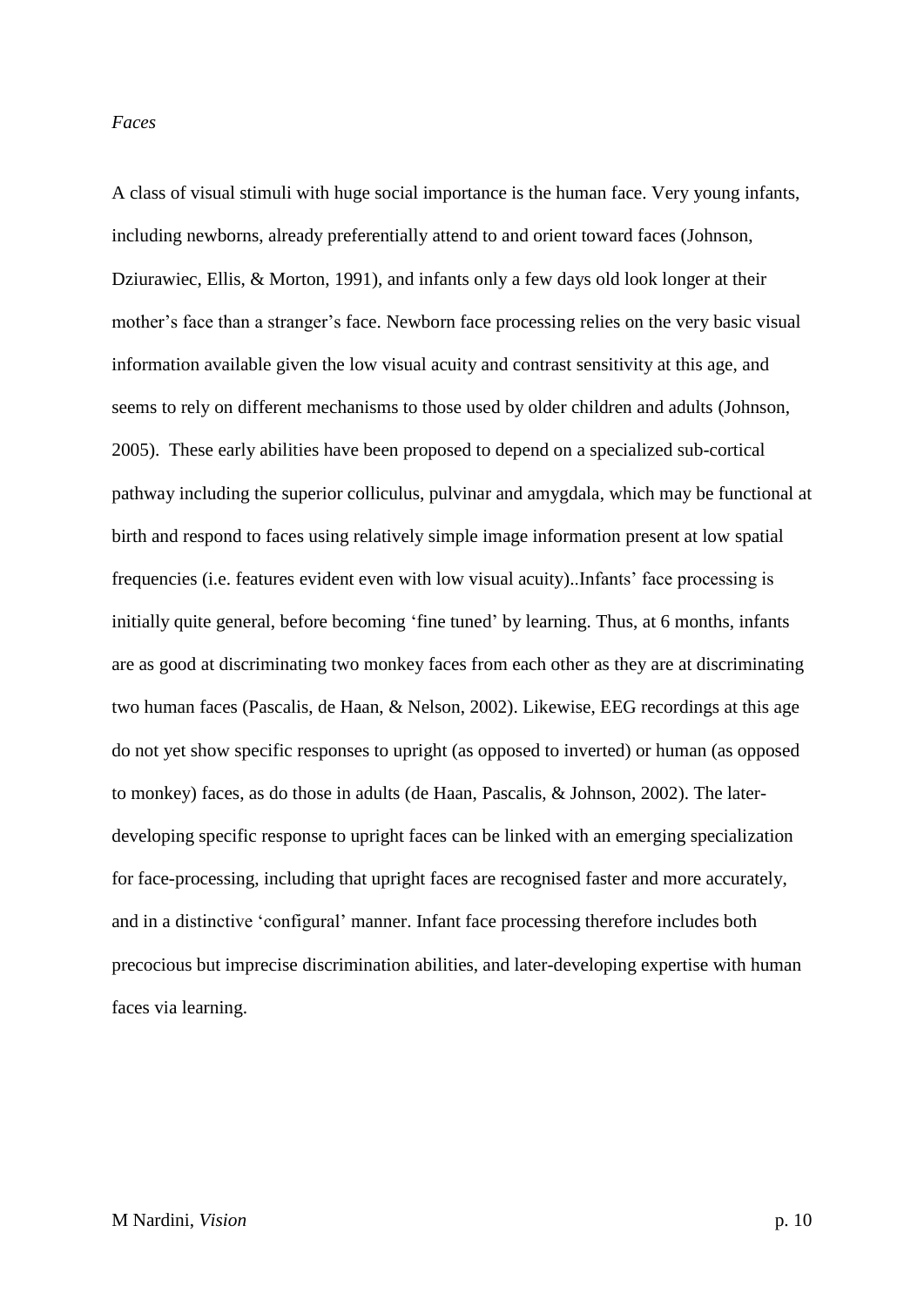# *Objects and occlusion*

Everyday objects can temporarily disappear behind other objects (i.e., become occluded), but humans routinely keep track of them and expect them to re-appear. Although their abilities to follow moving objects using their eyes develops in the early months of life, infants seem at first to be poorly equipped to deal with occlusion. An example is the seminal finding of Jean Piaget (1896-1980) that infants aged below 8 months do not search for an object after it has been hidden from view. Measures of where infants look when an object is hidden (rather than whether and where they search for it) indicate earlier development of abilities to keep track of occluded objects, but this still depends on postnatal development. For example, in studies by von Hofsten and colleagues, infants were able to predict where a moving object would reappear after temporary occlusion at 4 months (see von Hofsten, 2004). EEG measures have related infants' ability to maintain occluded objects in memory with activity in the temporal lobe (Kaufman, Csibra, & Johnson, 2003). When part of a moving object is occluded, one could interpret it either as a single object, or as two objects that happen to move together. There is evidence that the assumption of 'unity', that the parts all belong to one object, develops at 2-4 months (Johnson, 2004). The origins of infants' knowledge of objects and physics is a topic much debated in the cognitive development literature.

# *Depth*

Another crucial task for the visual system is to compute objects' positions in 3-D space. The task is not easy because retinal projections are two-dimensional, and do not directly provide depth information. A small object nearby can have a larger retinal projection than a large object far away. Differences between the two eyes provide one basis for judging depth,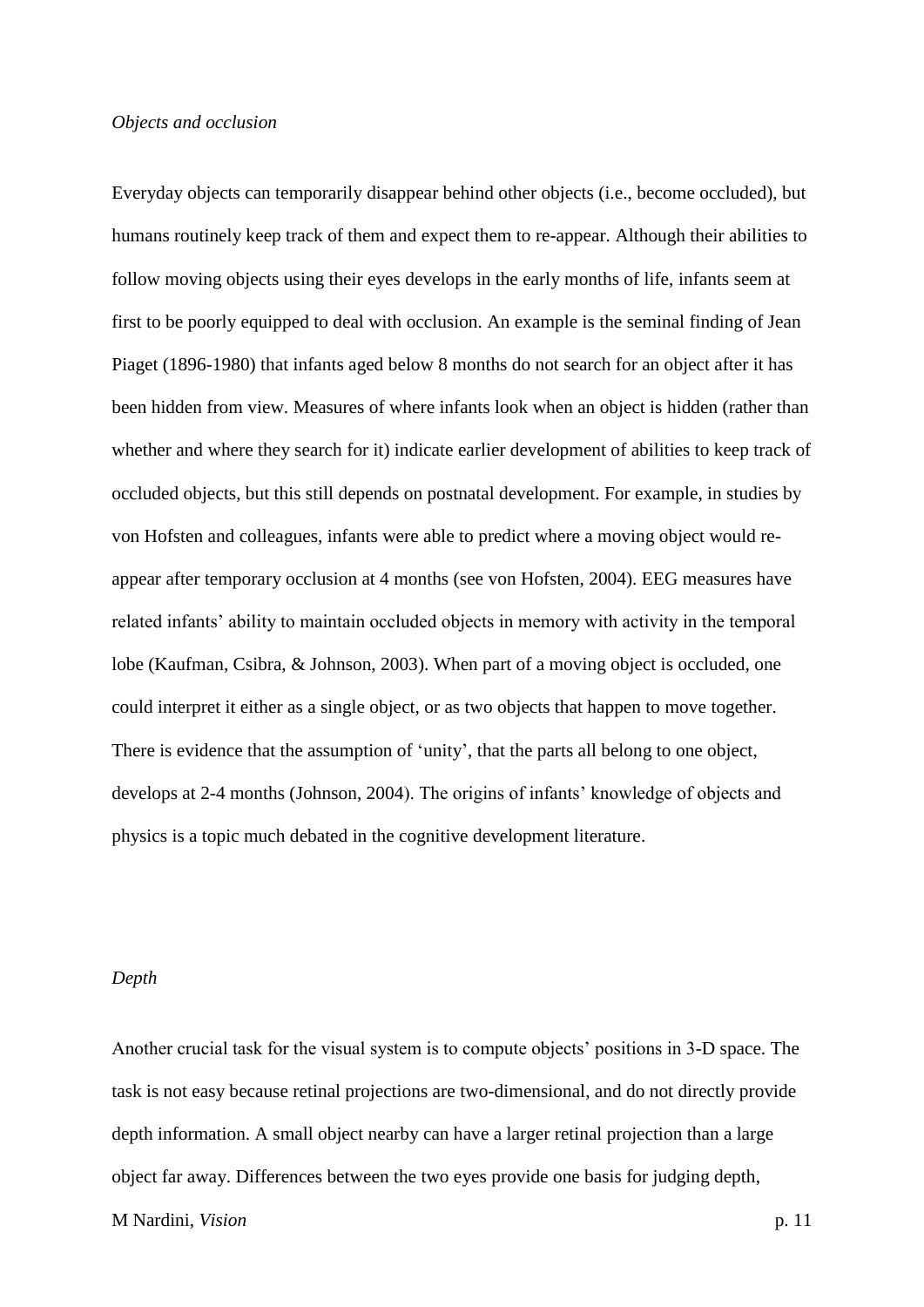known as stereopsis. As described in Figure 1, there is evidence for cortical processing of this disparity information at 12 weeks-of-age. Humans use many additional cues to depth, including patterns of motion produced by rotating objects, perspective, shading, and occlusion (see above). Work by Albert Yonas and his colleagues has documented the development of depth perception based on such cues in the first year-of-life. The pattern of motion generated by a rotating object can be used as a cue to the object's 3-D shape (the 'kinetic depth effect') as early as 8 weeks (Arterberry & Yonas, 2000). Use of 'pictorial' depth cues such as perspective, shading and occlusion is evident later, at between 5-7 months (e.g*.,* Yonas, Cleaves, & Pettersen, 1978). Increasingly sophisticated depth judgments based on multiple visual cues emerge in the first year-of-life. This process is likely to depend on learning during infants' visual and motor interaction with the world.

# *Visually guided reaching and grasping*

Human visual and motor systems are tightly coupled, and vision provides a basis both for selecting motor actions (e.g., deciding which object to pick up) and controlling them (e.g., adjusting the hand's hand orientation so that it can grasp the object). Infants first reach and grasp for objects at around 4-5 months, an ability dependent on the development of motor control of the limbs and of posture, but also on 'visual' factors reviewed above including developing perception of objects and of depth. Infants use vision to guide where they will reach as soon as they start reaching, but it is only during their second year of life that they also use vision of their own arm to better control and correct their reach trajectories. By the second or third year-of-life, reaches start to resemble those of adults in being relatively direct to their target and showing a smooth velocity profile. These are indicators of increasingly accurate use of vision for both initial planning and subsequent on-line correction of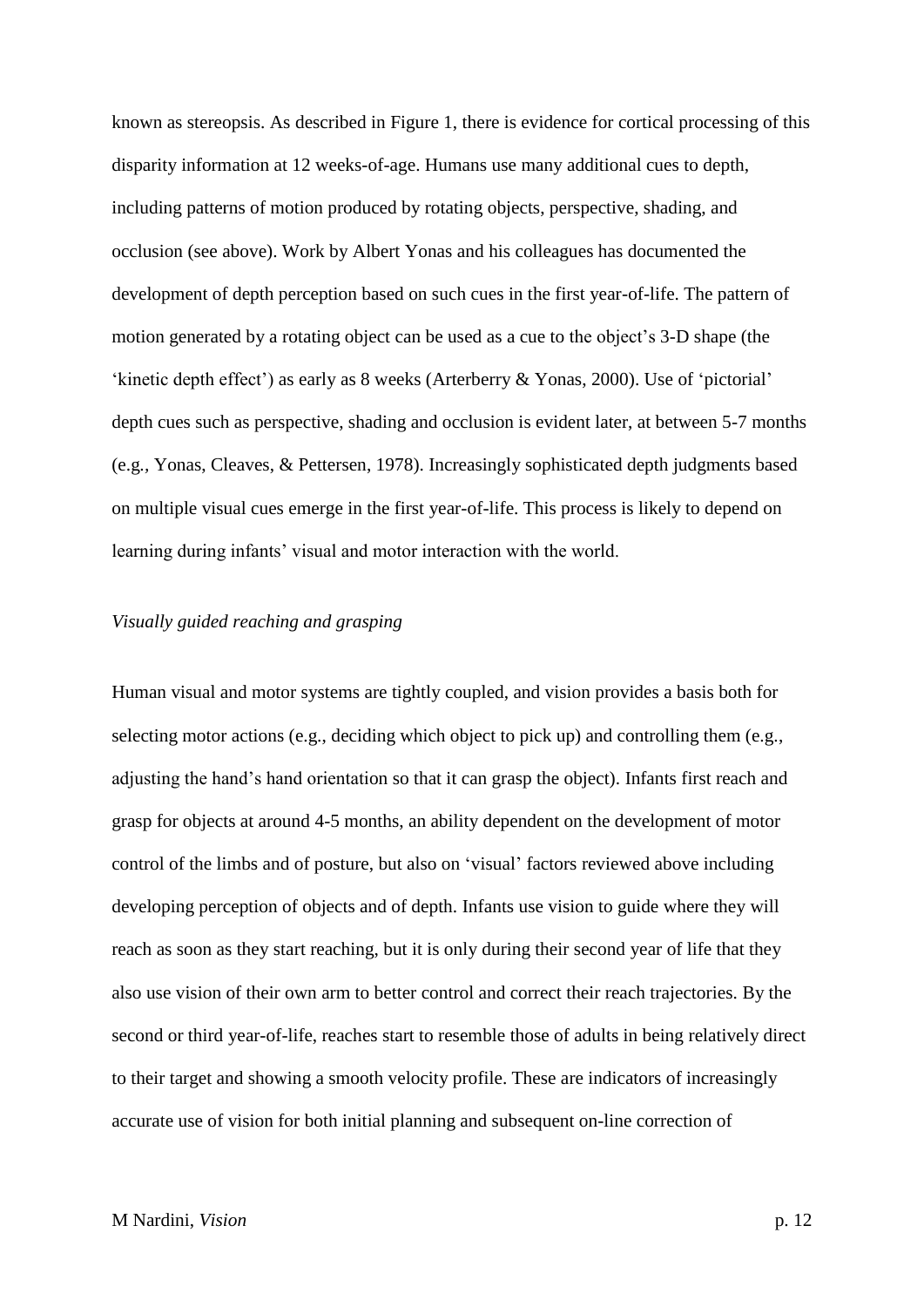movements. This early development is likely to depend on learning through experience, including learning to correctly calibrate visual distance to arm length.

#### **Visual development in childhood**

The most dramatic changes in visual abilities take place in infancy, and infancy is also the period that is most critical for healthy visual development (see below). However, many visual abilities continue to develop through childhood and into adolescence. In general, more basic or **'**low-level' aspects of image analysis, such as visual acuity and contrast sensitivity, mature early. More complex kinds of analysis, including object and face recognition and use of vision for action, continue to develop long into childhood. The brain's abilities to make complex visual judgments continue to be fine-tuned by learning and experience throughout childhood.

# *Global form and motion*

Studies of sensitivity to global form and motion have found extended development in childhood of abilities to follow contours, and to discriminate coherent movement or patterns embedded in random noise. For example, discrimination is not adult-like until 14 years for either simple up/down dot motion or more complex 'biological motion' (moving dots based on the movement patterns made by a human (*e.g,.* while running; Hadad, Maurer, & Lewis, 2011). These 'mid-level' visual abilities depend on integrating form and motion information encoded at lower levels of cortical processing (*e.g* , combining the motions of multiple dots to extract an overall motion direction). Recent studies have related these developmental changes to improvements in the efficiency with which information is combined (Manning,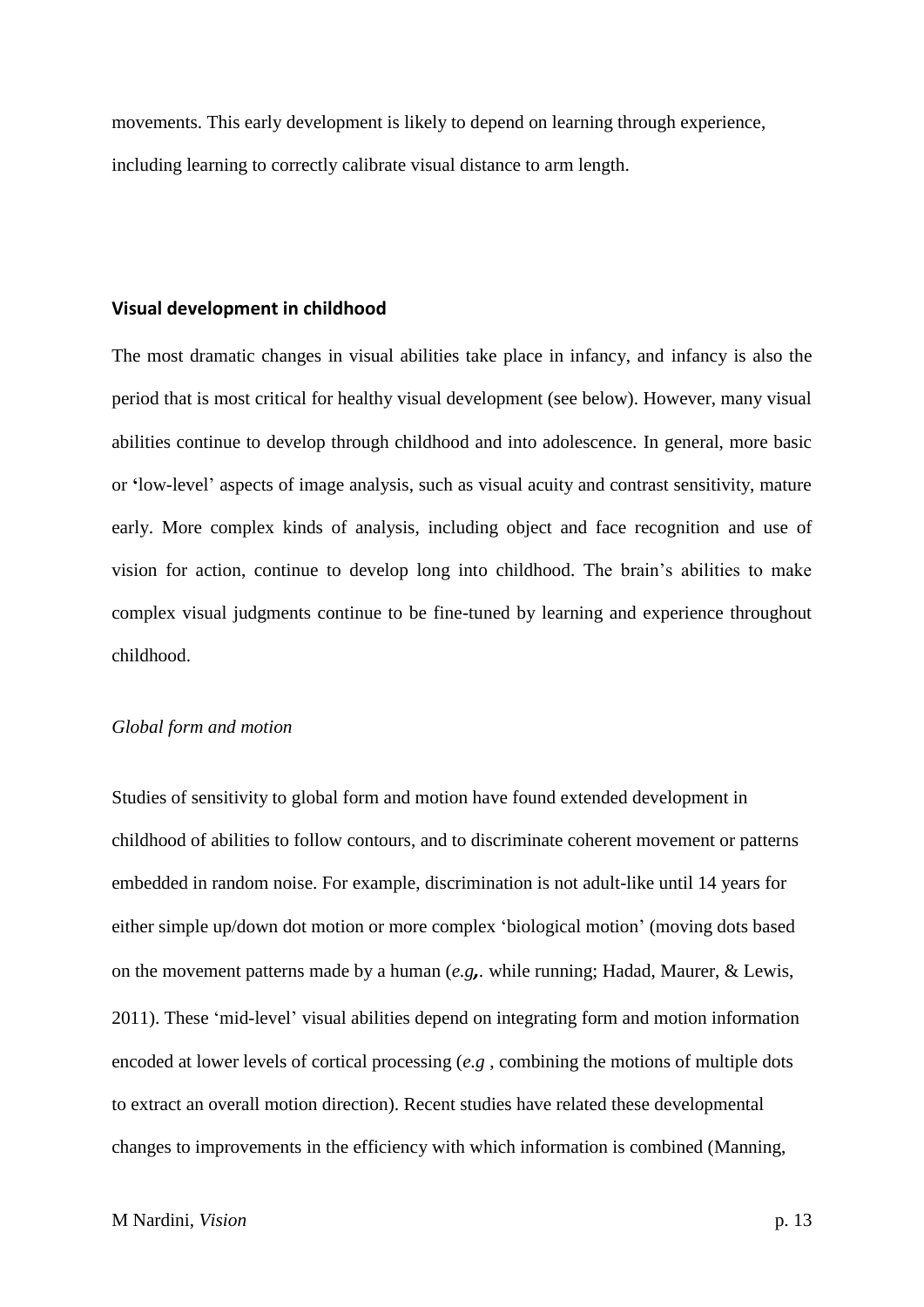Dakin, Tibber, & Pellicano, 2014). The improvements in integration abilities are likely to reflect changes in cortical connectivity during childhood, as well as developing perceptual expertise.

### *Objects and faces*

At even higher levels of the cortical hierarchy associated with object and face recognition, there is similarly evidence for very long visual development through childhood. Young children may be very competent at recognizing common objects in everyday conditions. However, their abilities to recognize objects in unusual lighting or from unusual viewpoints, or to recognize newly learnt objects from new viewpoints, are still developing late into childhood (Nishimura, Scherf, & Behrmann, 2009). Abilities to tell faces apart based on subtle configural differences are likewise not mature until adolescence (Mondloch, Le Grand, & Maurer, 2002). In adults, these kinds of highly specialized visual processing rely on distinct cortical areas in the temporal lobe, along the ventral visual pathway, which neuroimaging (fMRI) studies have shown also emerge slowly over the course of development, particularly for face processing (Grill-Spector, Golarai, & Gabrieli, 2008).

### *Development and vision as inference*

An influential theoretical approach describes perception as probabilistic inference, in which perceptual evidence, which is often uncertain, is interpreted in light of internal models and prior knowledge. This approach goes back to Hermann von Helmholtz (1821-1894), one of the founders of visual psychophysics, and has now been formalized in mathematical models and related to cortical information processing (Clark, 2013)..This account would suggest that children gradually acquire expertise at complex perceptual judgments by improving their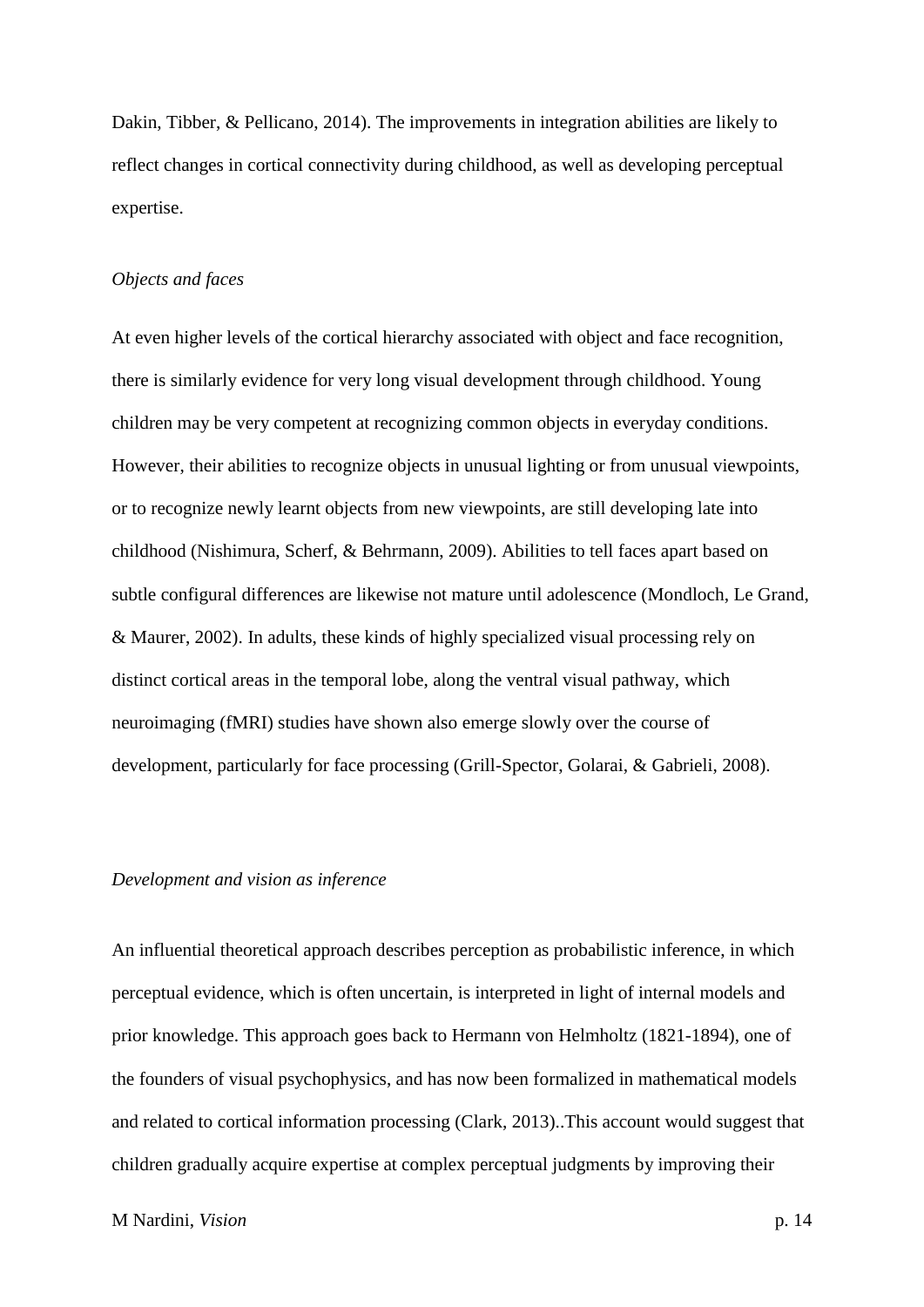abilities to make correct inferences based on uncertain information. In line with this, when children's and adults' abilities to make inferences about 3-D shape based on two sources of evidence (texture and stereo disparity) were compared with model predictions, children made sub-optimal inferences until the age of 12 years. (Nardini, Bedford, & Mareschal, 2010). Likewise, children's propensity to interpret ambiguous 3-D shapes based on the prior assumption that the light is most likely to be coming from above is still developing at 10 years (Thomas, Nardini, & Mareschal, 2010). How the developing brain learns to deal with uncertain sensory information and so make 'optimal' perceptual inferences is a topic of current research. The perceptual inference contrasts with other influential theoretical frameworks, such as the 'ecological' approach pioneered by James Gibson (1904-1979) and Eleanor Gibson (1910-2002), which emphasises the rich sensory information available during naturalistic tasks.

## *Vision and action*

Another domain showing marked development throughout childhood is visually guided action, including manual tasks (pointing, reaching), balance, locomotion and navigation. The gradually developing expertise in visual recognition (e.g., of faces), supported by the ventral stream of visual processing, is paralleled by developing expertise in planning and executing visually guided actions, supported by the dorsal stream.

# **Atypical visual development**

As has been described, healthy visual development involves the acquisition of many different perceptual abilities. There are many points at which processing can be disrupted, from the eye (e.g., lens, retina), to the brain. Neonatal visual processing is very immature, and both the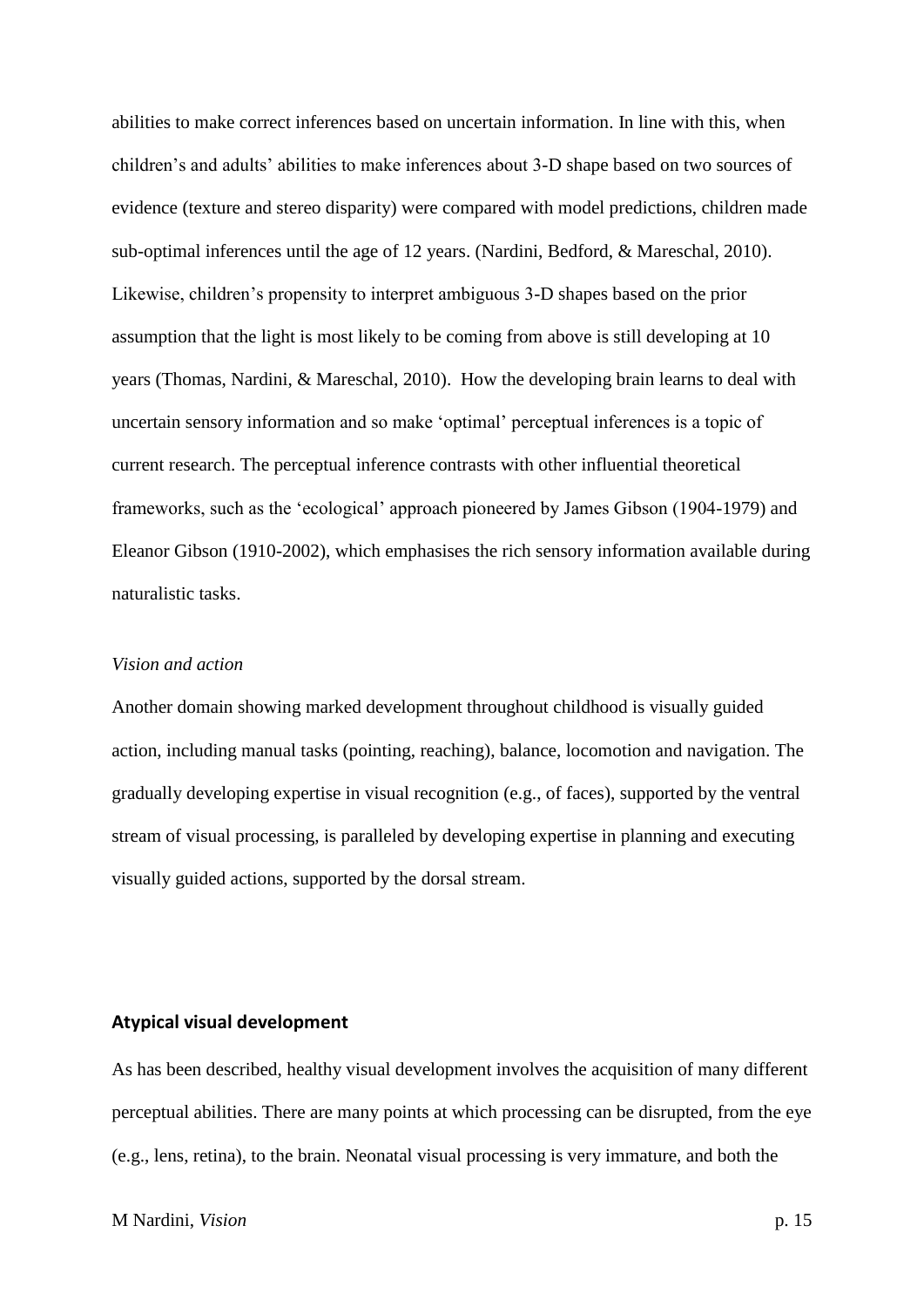brain's visual processing abilities, and the interactions between eye and brain for eye movements, have to develop postnatally. This development usually proceeds normally, but is vulnerable to disruption, especially in absence of normal visual experience.

### *The eye*

Clearly, disorders of the eye can impair visual function. Most common are refractive (focusing) errors, which can be corrected with glasses. Rarer conditions include congenital cataracts and genetic conditions such as nightblindness affecting cells in the retina. Babies born preterm are at risk of retinopathy of prematurity, in which abnormal development of blood vessels damages the retina. Other developmental eye conditions include congenital or infantile glaucoma (elevated intraocular pressure, which can lead to impaired vision and damage to the eye). When it is possible to correct vision at the level of the eye, it is crucial to do so early to ensure normal development of eye control and the visual brain, as described below.

## *Eye and brain: Strabismus, nystagmus, and amblyopia*

The control and feedback mechanisms between brain and eye can fail to develop correctly for guiding eye movements. In *strabismus* ('crossed eyes'), the directions of the two eyes are misaligned. Other primary vision problems (*e.g.,* congenital cataract, or much more commonly, far-sighted refractive errors) are risk factors, reflecting the developing system's need for a clear visual signal to calibrate itself correctly. In early-onset or congenital *nystagmus*, the ability to hold the gaze steady does not develop normally, and there is uncontrolled back-and-forth movement of the eyes. Reduced vision is also a risk factor for nystagmus, although it can also have a neurological cause in either genetic conditions or acquired injury affecting the developing eye-movement system.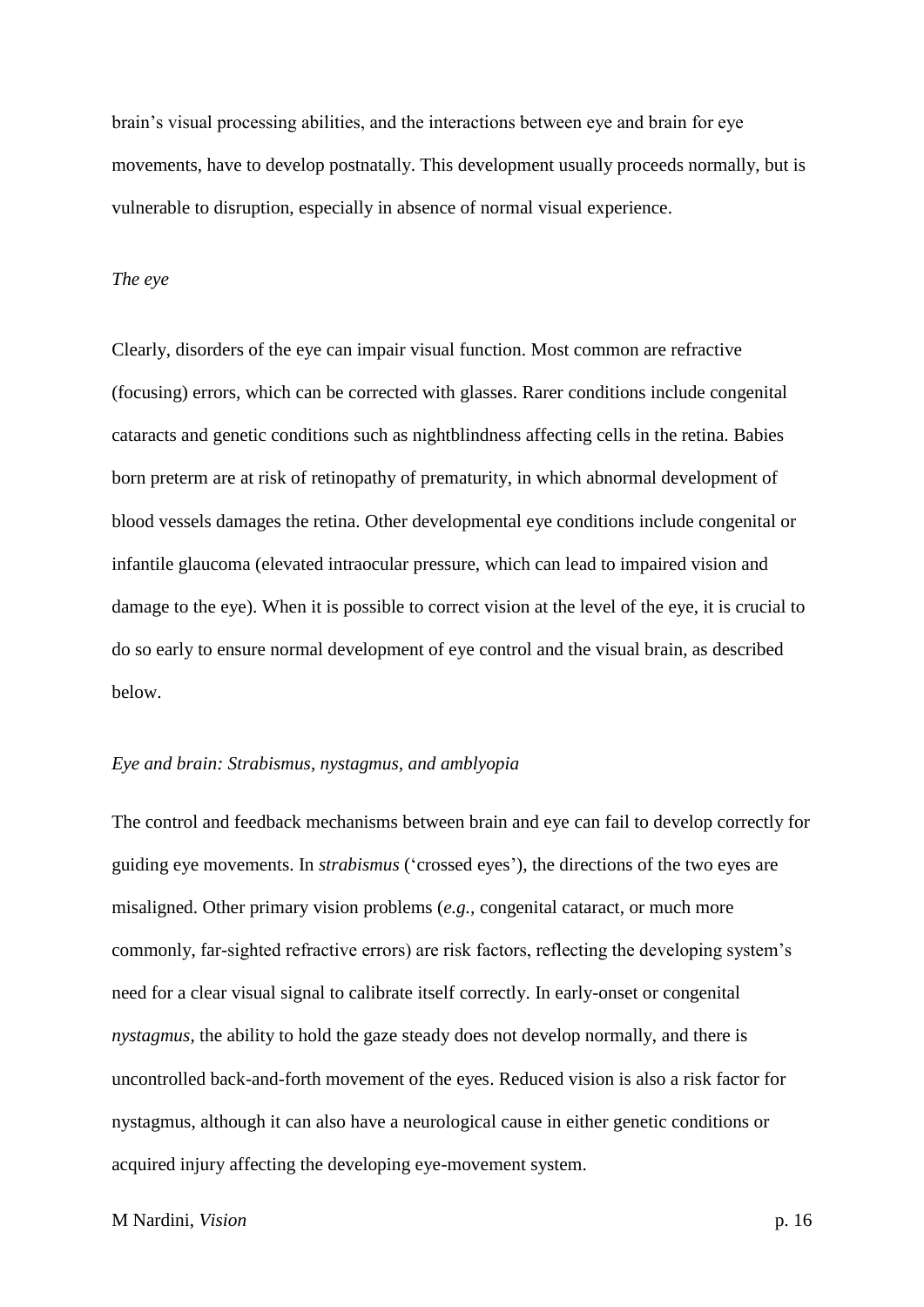In the above two conditions, the brain's control of the eye does not develop normally. In *amblyopia*, the brain's processing of the visual information provided by the eye does not develop normally. The great plasticity of the developing visual cortex means that if, early in life, cortical neurons receive much better information from one eye than the other, they develop to make use of the signal from the 'good' eye while discounting information from the other eye. Therefore, early visual problems at the level of the eye, such as cataracts, poor focus, or strabismus, can lead to amblyopia: abnormal development of visual cortex, leading to lasting vision impairment. Because there is much less cortical plasticity (potential for reorganization) in later life, amblyopia typically remains even if the problem is subsequently dealt with at the level of the eye. For this reason, where possible early interventions are used to improve vision from a weaker eye (*e.g.,* focal correction, cataract surgery), and to encourage the brain to use the signal from both eyes (e.g*.,* patching treatment to promote use of the weaker eye). However, new research suggests that there may be more scope for lifelong cortical plasticity allowing treatment of amblyopia than was previously recognised (Bavelier, Levi, Li, Dan, & Hensch, 2010).

# *Deprivation and brain plasticity*

Well-known, clinically recognized visual problems associated with early visual deprivation (e.g., congenital cataract) include lasting impairments in visual acuity and contrast sensitivity. These are associated with an under-representation of the signal from the affected eye at the initial levels of cortical visual processing. However, visual deprivation is also associated with impairments in higher-level functions such as coherent motion processing, shape and face recognition. These functions, too, need normal early visual input to develop, and patients who had bilateral cataracts removed only in late childhood or adulthood show marked deficits in them. Interestingly, infants who had cataracts removed at an age younger than those at which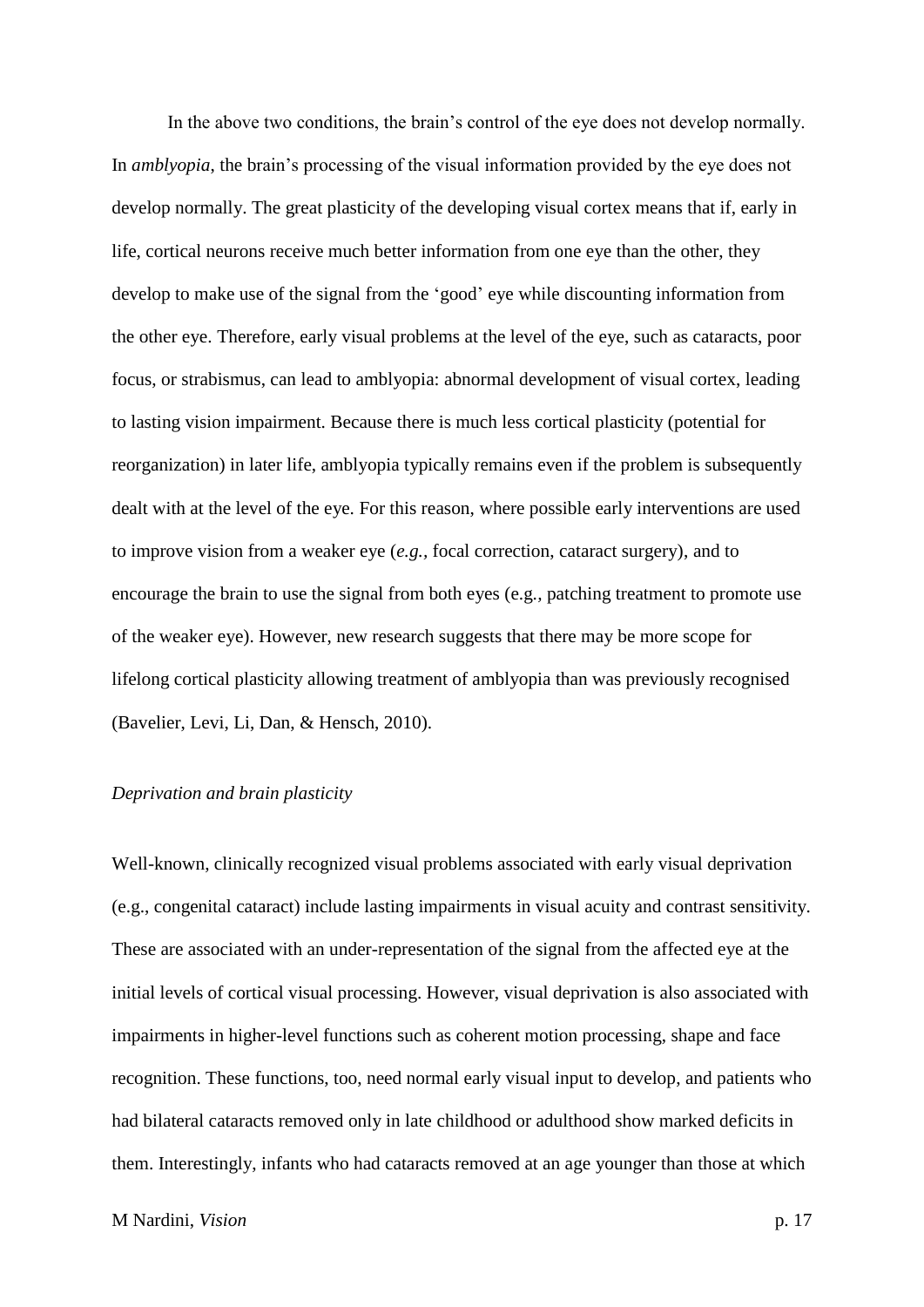these functions are normally acquired still show some of these deficits later on; these 'sleeper effects' show a role for early vision on development of functions that do not normally emerge until later (Maurer, Mondloch, & Lewis, 2007). Profound and lasting visual deprivation can also lead to a major reorganization of the brain's processing of sensory information, including involvement of the visual cortex in braille reading and echolocation (orientation by sound echoes) in blind people.

#### *Atypical visual processing in developmental disorders*

Some developmental disorders with atypical brain organization are associated with specific deficits of visual function. For example, there is evidence for specific impairments in the dorsal stream of visual processing ,related to coherent motion perception and visual control of movement, in a range of neurodevelopmental disorders including Williams syndrome, fragile X syndrome and autism ('dorsal stream vulnerability'; Braddick, Atkinson, & Wattam-Bell, 2003). These findings show how visual brain areas vary in their vulnerability to atypical development, and have led to new insights such as mapping of visuo-spatial deficits with object-rotation tasks in Williams syndrome to structural and functional brain abnormalities in the dorsal stream (Meyer-Lindenberg *et al.*, 2004). Assessment of visual functions can therefore provide a way into understanding the processes underlying normal and atypical brain development.

#### *Cerebral visual impairment*

As much of the brain deals with visual information, acquired brain injury can have major effects on visual function. The nature of the deficit can range from parts of the visual field 'missing', associated with damage to sites of early visual processing such as the optic nerve and primary visual cortex, to more specific difficulties with object recognition or visual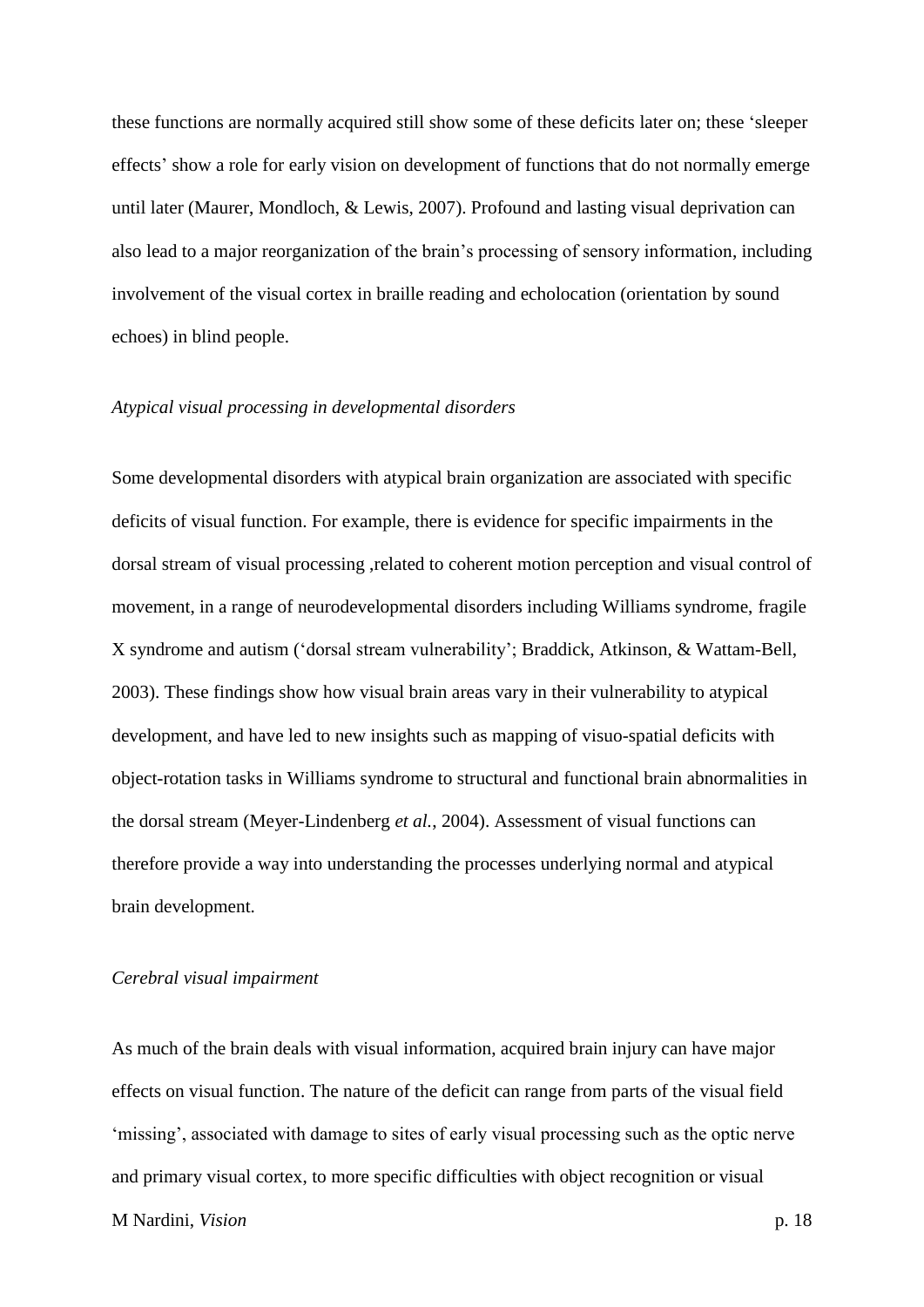movement planning, associated with injuries to brain areas carrying out higher-level visual processing. Although like adults, children can suffer brain injury from traumatic accidents, they are also at risk of congenital injury, including perinatal brain injury. Because of the remarkable plasticity of the developing brain, there is more scope for brain reorganization and recovery of normal function with injuries acquired early in life than at older ages. Research by Joan Stiles and her colleagues has documented difficulties associated with visual tasks following early brain injury, and the scope for later re-organization (Stiles *et al*.,2012).

# **Conclusions**

Vision is a crucial sense that largely develops postnatally. During this development the visual brain learns to interpret and attach meaning to the information it receives from the eye. The major development of basic aspects of vision such as acuity and contrast sensitivity normally takes place in infancy. From both animal and infant studies, we have a reasonable model for the neurodevelopmental processes underlying basic visual abilities dependent on the primary visual cortex. However, the development of more complex abilities such as coherent form and motion perception, and face and object recognition, continues long into childhood. The reorganization of function in higher cortical visual areas supporting these abilities remains an important topic for current research. It is thought to include changes in the overall architecture (pattern of 'wiring' between brain areas) as well as 'fine-tuning' of connections, changes that can be driven by both age-related maturation and experience-dependent learning.

Because of the crucial need for normal visual experience, visual development is vulnerable to early deficits such as high optical defocus or congenital cataracts, and for these reasons treatment is generally provided as early as possible. However, new research shows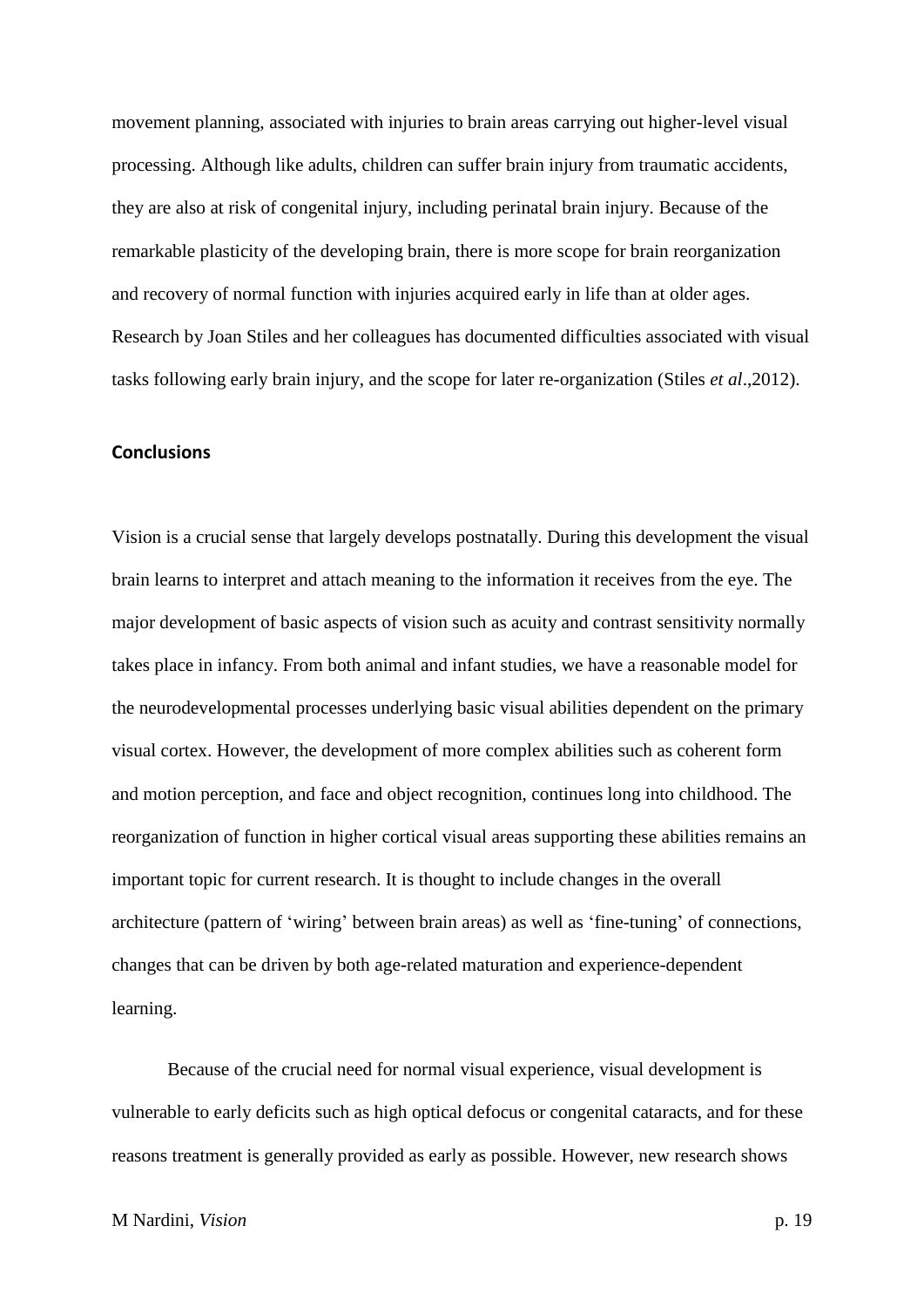that there can be scope for recovery of visual function via training even in later life. The factors governing brain plasticity and learning in these situations are another important topic of current research.

# **See also:**

**Constructivist theories; Learning theories; Eye tracking; Magnetic Resonance Imaging (MRI); Connectionist modeling; The status of the human newborn; Attention; Biological motion perception; Cognitive development during infancy; Cognitive development beyond infancy; Multisensory perception; Face perception and recognition; Perception and action; Locomotion; Prehension; Brain and behavior development; Cognitive neuroscience; Autism; Fragile X syndrome; Prematurity and low-birthweight; Visual impairments; Williams syndrome; Future of cognitive developmental research**

## **Further readings**

Atkinson, J. & Braddick, O. (2013). Visual Development. In Zelazo, P. D. (Ed), The Oxford Handbook of Developmental Psychology. NY: Oxford University Press.

Bavelier, D., Green, C. S., Pouget, A., & Schrater, P. (2012). Brain plasticity through the life span: Learning to learn and action video games. *Annual. Review of. Neuroscience*, *35*, 391- 416.

# **Relevant scientific organisations**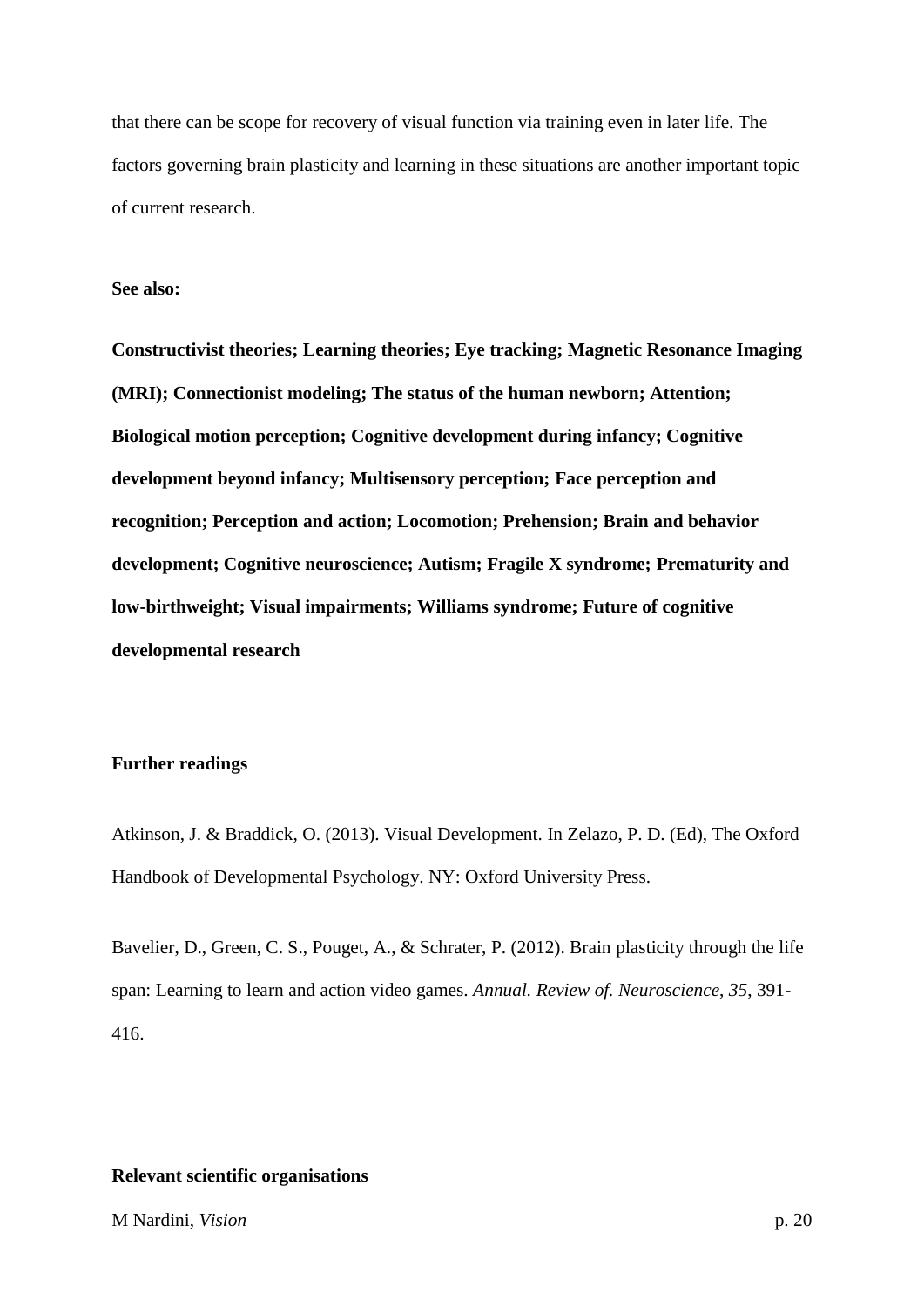The Association for Research in Vision and Ophthalmology.<http://www.arvo.org/>

Vision Sciences Society.<http://www.visionsciences.org/>

# **References**

- Arterberry, M. E. & Yonas, A. (2000). Perception of Three-Dimensional Shape Specified by Optic Flow by 8-Week-Old Infants. *Percept. Psychophys.*, 62, 550-556.
- Atkinson, J. (2000). *The Developing Visual Brain*. Oxford: OUP
- Atkinson, J., Hood, B., Wattam-Bell, J., & Braddick, O. (1992). Changes in Infants' Ability to Switch Visual Attention in the First Three Months of Life. *Perception*, 21, 643- 653.
- Bavelier, D., Levi, D. M., Li, R. W., Dan, Y., & Hensch, T. K. (2010). Removing Brakes on Adult Brain Plasticity: From Molecular to Behavioral Interventions. *J Neurosci.*, 30, 14964-14971.
- Braddick, O., Atkinson, J., & Wattam-Bell, J. (2003). Normal and Anomalous Development of Visual Motion Processing: Motion Coherence and 'Dorsal-Stream Vulnerability'. *Neuropsychologia.*, 41, 1769-1784.
- Clark, A. (2013). Whatever Next? Predictive Brains, Situated Agents, and the Future of Cognitive Science. *Behav. Brain Sci.*, 36, 181-204.
- de Haan, M., Pascalis, O., & Johnson, M. H. (2002). Specialization of Neural Mechanisms Underlying Face Recognition in Human Infants. *J. Cogn Neurosci.*, 14, 199-209.
- Grill-Spector, K., Golarai, G., & Gabrieli, J. (2008). Developmental Neuroimaging of the Human Ventral Visual Cortex. *Trends Cogn Sci.*, 12, 152-162.
- Hadad, B. S., Maurer, D., & Lewis, T. L. (2011). Long Trajectory for the Development of Sensitivity to Global and Biological Motion. *Dev. Sci.*, 14, 1330-1339.
- Johnson, M. H., Dziurawiec, S., Ellis, H., & Morton, J. (1991). Newborns' Preferential Tracking of Face-Like Stimuli and Its Subsequent Decline. *Cognition*, 40, 1-19.
- Johnson, S. P. (2004). Development of Perceptual Completion in Infancy. *Psychol. Sci.*, 15, 769-775.
- Jones, P. R., Kalwarowsky, S., Atkinson, J., Braddick, O. J., & Nardini, M. (2014). Automated Measurement of Resolution Acuity in Infants Using Remote Eye-Tracking. *Invest Ophthalmol. Vis. Sci.*,